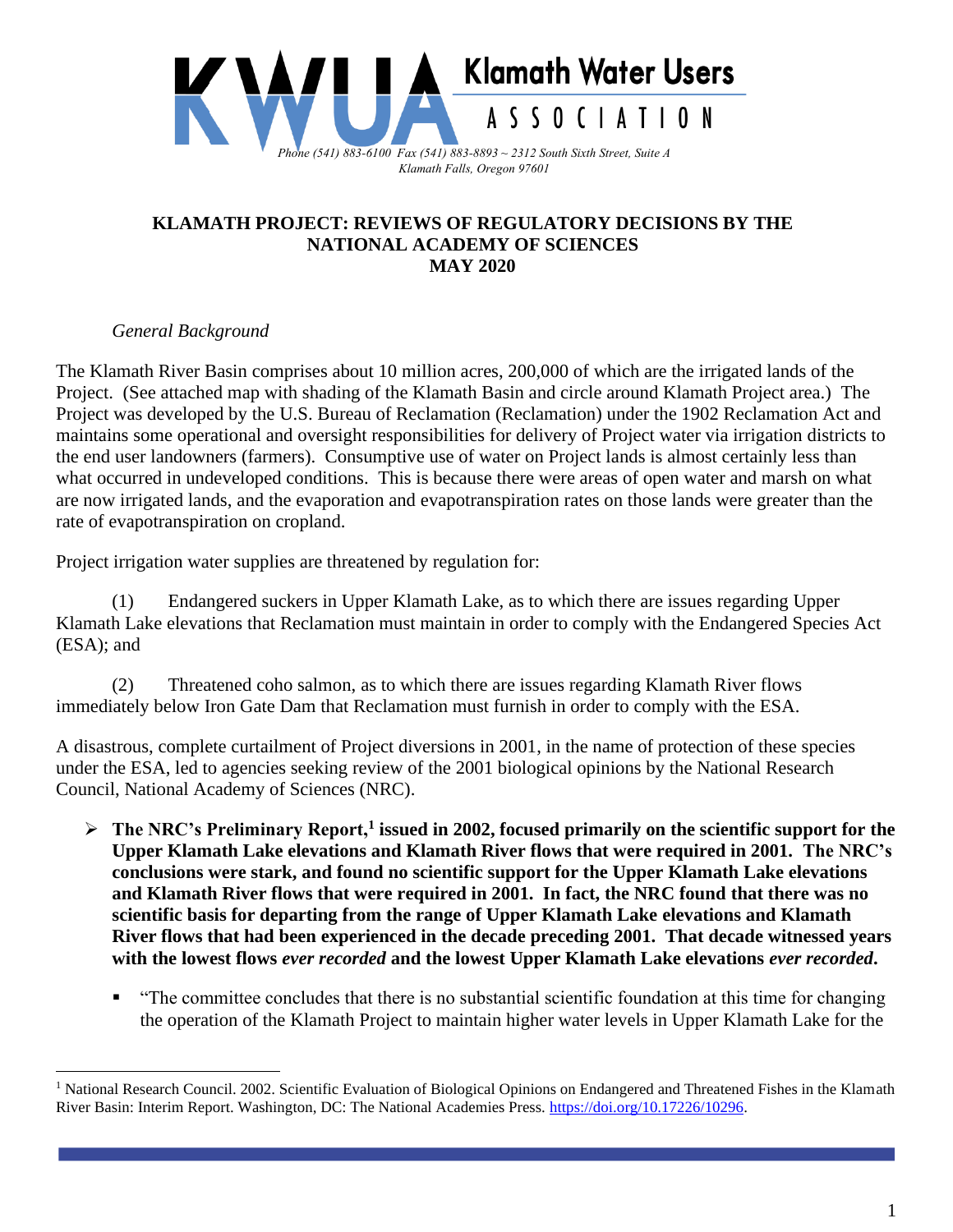endangered sucker populations or higher minimum flows in the Klamath River main stem for the threatened coho population."

- "Despite a monitoring record of substantial length, there is no clear evidence of a connection between the lake levels and the welfare of the two sucker species in Upper Klamath Lake."
- "Extensive field data on the fish and environmental conditions in Upper Klamath Lake do not provide scientific support for the underlying premise of the RPA that higher lake levels will help maintain or lead to the recovery of these two species."
- "Finally, and most important, water added as necessary to sustain higher flows in the main stem during dry years would need to come from reservoirs, and this water could equal or exceed the lethal temperatures for coho salmon during the warmest months."
- ➢ **After the NRC's Preliminary Report, the National Marine Fisheries Service sent the NRC a letter asking whether the NRC had considered certain issues or not. The NRC responded in a letter that reinforced its conclusions.<sup>2</sup>**
	- "The committee was skeptical of analogies that were drawn between habitat requirements of coho and Chinook salmon, because their life histories differ in important ways."
	- "In general, the committee was concerned with the paucity of evidence for the assertion in the biological opinion that the main stem is an important rearing area for coho salmon."
	- "Given the absolute scarcity of coho, it seemed unlikely to the committee that the coho were saturating its available main-stem habitat, even without augmentation of main-stem flow."
	- "As the interim report pointed out, if low spring flows were limiting survival in dry years, then year classes from wet years would have been stronger than those from dry years, but no evidence was presented that they were."
- ➢ **In 2004, the NRC issued its comprehensive report on threatened and endangered species in the Klamath Basin.<sup>3</sup> There are two major themes in the report: (1) agency decision-makers elevated hypothesis and theory above empirical data and facts, which is not good science; and (2) continued regulation of Klamath Project water supplies will not bring back ESA-listed species' populations.**
	- "Recovery of endangered suckers and threatened coho salmon in the Klamath basin cannot be achieved by actions that are exclusively or primarily focused on operation of USBR's Klamath Project."
	- "Further research may show a relationship between inundation of the spawning area [for suckers] and larval recruitment. Present data suggest, however, that any relationship would be either weak or indirect. Thus, the connection does not appear to be especially important for the population."

<sup>2</sup> The National Academies, Letter to Dr. William Hogarth, 30 Apr. 2002.

<sup>3</sup> National Research Council. 2004. Endangered and Threatened Fishes in the Klamath River Basin: Causes of Decline and Strategies for Recovery. Washington, DC: The National Academies Press. [https://doi.org/10.17226/10838.](https://doi.org/10.17226/10838)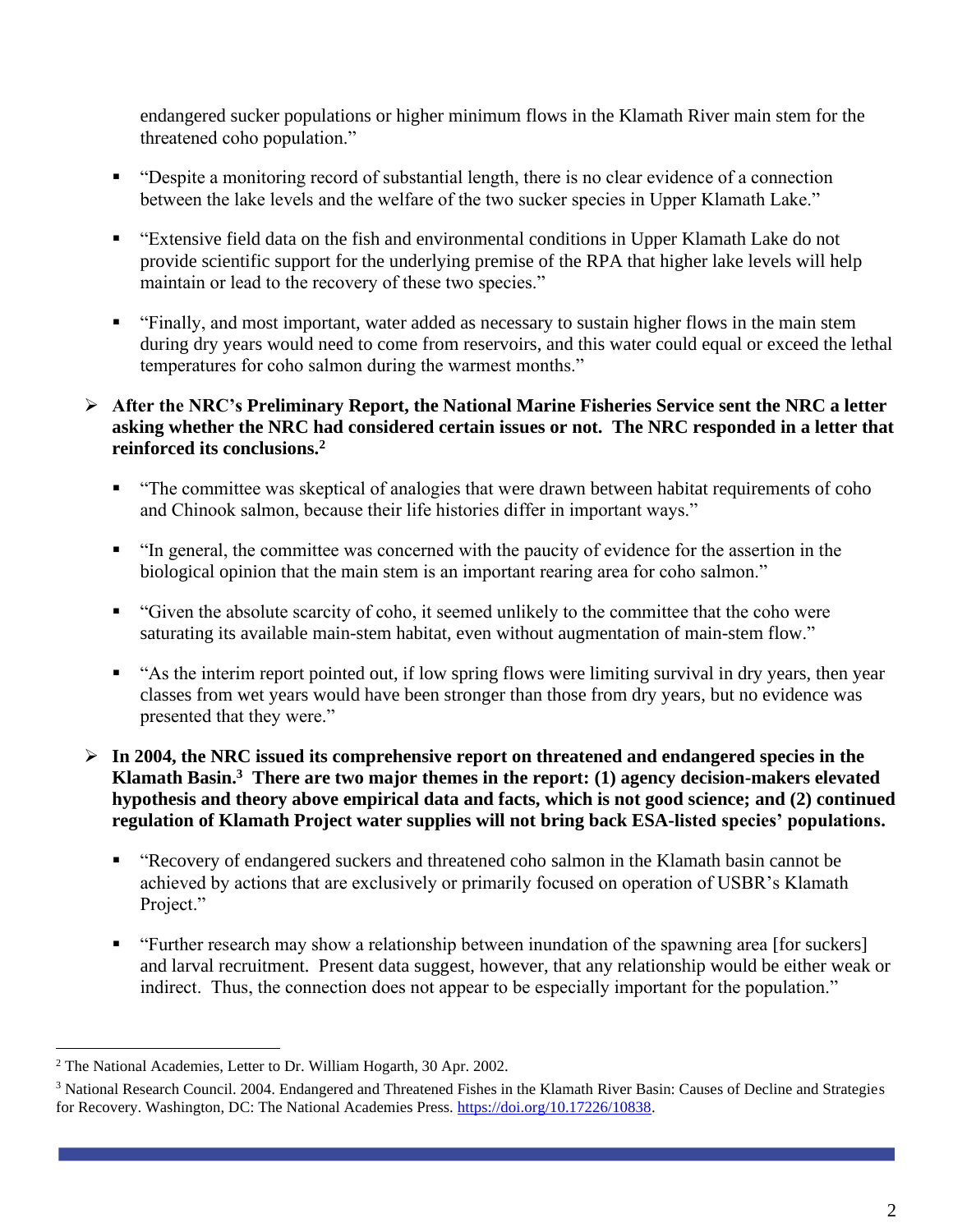- "Although USFWS went to considerable lengths to examine the direct influence of high water levels in Upper Klamath Lake on sucker welfare, the data now on hand contradict the hypothesis that water level is associated with fish kills."
- "Water level in Upper Klamath Lake shows no relationship to water quality conditions that result in mass mortality of adult suckers or other potentially adverse water quality conditions. In addition, water level shows no relationship to year-class strength or to abundance of fry or juveniles over the years during which standardized sampling is available."
- "The low abundance of juvenile coho in the main stem in summer, the known thermal regimes of the main stem, and the bioenergetic requirements of coho together suggest that the most crucial rearing habitat for juveniles is that of cool tributaries."
- "Whereas professional judgment is essential for successful ESA implementation where site-specific information is absent, its use is more problematic when initial judgments fail empirical tests. Reversal of an initial judgment may seem to be an abandonment of duty or a principle, but it is unrealistic to expect that all initial judgments will be presumed proved sound."
- ➢ **In 2008, the NRC issued another report.<sup>4</sup> This report reviewed a "natural flow study" prepared by Reclamation and a report known as the "Hardy Phase II" report, which uses the natural flow study and computer modeling of fish habitat that is used in setting regulatory requirements related to coho.**
	- Prior to the Hardy Phase II study being completed, the NRC, in its 2004 report, stated:
		- o "Application of computer modeling to habitat availability on the main stem is not likely to be relevant to coho."
	- **The NRC's 2008 report states the following in regard to the Hardy Phase II study/report:**
		- o "The report does not purport to provide information specific to coho; it is far more general. It is not targeted for any individual species ([ESA]) listed or otherwise."
		- o "Although coho salmon and steelhead are found in the main stem, tributaries contain the most important habitat for producing juveniles of these species. Since technical assessments conducted as part of the IFS were confined to the main-stem Klamath, **the usefulness of the . . . study for evaluating coho salmon and steelhead management options is severely limited** . . . ."
		- o "There are sufficient **uncertainties and flaws associated with the study** to show that it cannot be used as a specific guide to specific flows with much confidence."
		- o "The approach used in the IFS apparently assumes that physical habitat is an important limiting factor to recovery of the salmonid fishes. However, the study does not demonstrate when (or if) habitat may be limiting to the fish species and the identification

<sup>4</sup> National Research Council. 2008. *Hydrology, Ecology, and Fishes of the Klamath River Basin*. Washington, DC: The National Academies Press. [https://doi.org/10.17226/12072.](https://doi.org/10.17226/12072)